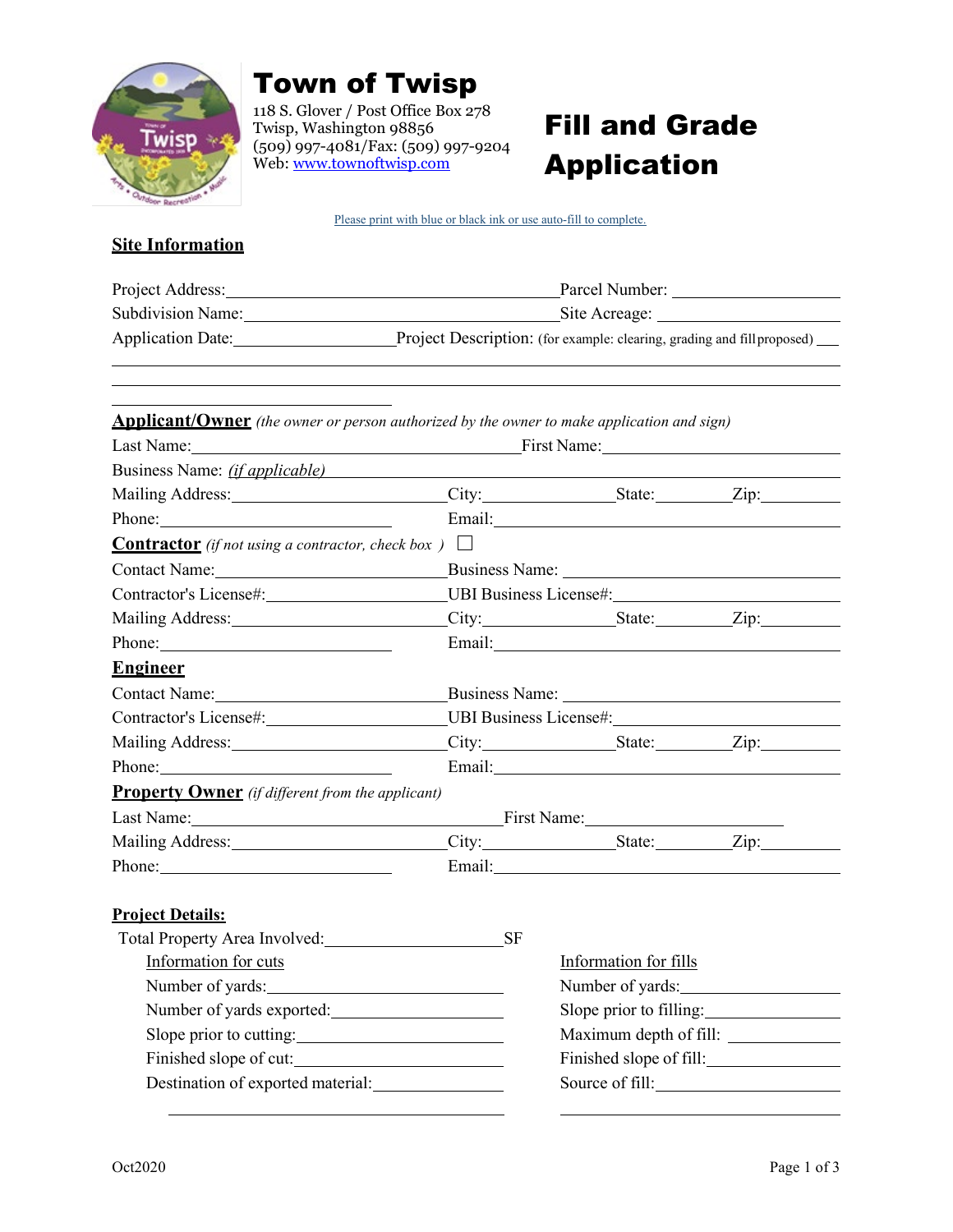#### **Potential Impacts:**

- $\Box$  Runoff which will impact neighboring property, lead to erosion or impact water quality
- $\Box$  Tracking of material onto adjacent properties or roads
- $\Box$  Impacts to wetlands, riparian areas, and/or hydric soils present on the site or adjacent properties
- Impacts to areas designated as "Critical Areas" in the Comprehensive Plan (including wetlands, aquifer recharge areas, frequently flooded areas, fish and wildlife habitat conservation areas, and geologically hazardous areas, which include erosion hazard, landslide hazard, mine hazard, seismic hazard and volcanic hazard areas.)
- $\Box$  Removal of trees, number
- $\Box$  Other (for example fugitive dust)

If you have answered "yes" to any of the above impacts, please explain and identify mitigation measures (attach additional sheets as necessary):

#### **Required Submittals:**

Site Plans. Provide two (2) sets of each of the following plans:

#### **General Site Plan, showing:**

- $\Box$  The boundaries of the subject property. Lot dimensions and parcel size shall be provided in feet;
- Location of **all** structures to be retained on the site and their setbacks from all property lines, access easements, and/or public right-of-way. This includes accessory structures like sheds and carports, regardless of size, the locations of garbage and recycle receptacle, mailboxes, flagpoles, fences and any other pertinent features;
- $\Box$  The location and width of all roads, right-of-ways, driveways, access, and parking areas, including existing to remain, and the edge of existing roads and/or sidewalks adjacent to the property (please note that in many cases property lines are NOT at the edge of pavement on Town streets).
- $\Box$  The location of all existing and proposed utility infrastructure and easements (water, sewer, storm water, drain fields, power, fire hydrants, catch basins, detention ponds, ditches, pipes, culverts, underground storage tanks etc);
- $\Box$  Topographic features (existing and finished grades, steep slopes, etc.) of the subject property and neighboring properties in sufficient detail to identify grade changes;
- $\Box$  Location and dimensions of any excavation, grading, and/or fill;
- $\Box$  The location of cross section(s) as required to show detail (see next section);
- $\Box$  The location of retaining walls;
- The location of the one hundred year flood-plain and floodway, and the location of all water courses and the ordinary high water mark and approximate boundaries of all areas subject to inundation (including wetland areas, seasonal water bodies, irrigation canals etc), if applicable;
- Address of project site, property owner's name, complete legal description and tax parcel number, and adjacent property addresses and uses; and
- $\Box$  Directional arrow indicating north.

#### **Cross Section Plan, showing:**

- $\Box$  Maximum depth of fill and maximum height of cut,
- $\Box$  Buildings and their setbacks to ascending and descending slopes,
- $\Box$  Existing grade (before any work is done) to extend a minimum 20' beyond scope of work,
- $\Box$  Finished grade of cuts and fills to extend a minimum of 20-feet beyond scope of work,
- $\Box$  Retaining walls, and
- Grade of all existing cut and fill areas (ex. 2 units horizontal to 1 unit vertical).